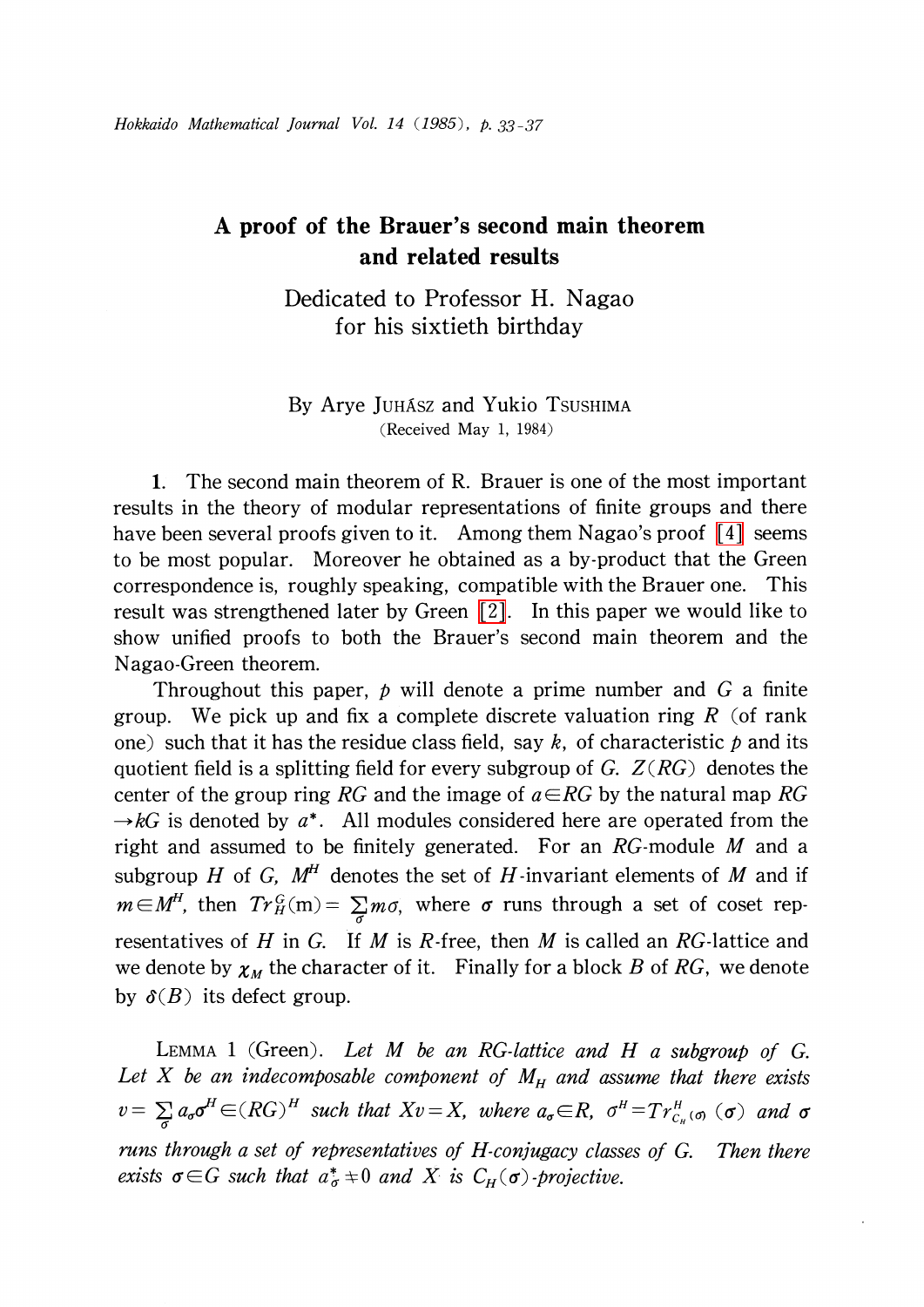PROOF. It follows from the assumption that  $v$  actually induces an RH-automorphism of X, since X is R-free (more generally since X is a neotherian module). Let u be the inverse map of v in  $End_H(X)$ . Put  $C_{\sigma}$ =  $C_{H}(\sigma)$  for brevity and let e be the projection from  $M_{H}$  to X. Noting that  $\sigma eu\in End_{c_{\sigma}}(X)$ , we have  $\sum_{\sigma}a_{\sigma}Tr_{c_{\sigma}}^{H}(\sigma eu)=\sum_{\sigma}a_{\sigma}Tr_{c_{\sigma}}^{H}(\sigma)eu=veu$ , which is the identity on X. This implies that some  $a_{\sigma}Tr_{C_{\sigma}}^{H}(\sigma e u)$  is invertible in (the local ring)  $End_{H}(X)$ . Our assertion now follows by Higran's criterion on the relative projectivity.

As an immediate corollary of the above Lemma, we have

COROLLARY (Green). Let  $B$  be a block of RG with defect group  $D$ . If M is an indecomposable RG-lattice belonging to B, then M is D-projective.

PROOF. We let  $H = G$  and  $v$  = the block idempotent of B in the above Lemma. Then M is  $C_{G}(\sigma)$ -projective for some  $\sigma \in G$  such that  $a^*_{\sigma} \neq 0$  and hence Q-projective if Q is a Sylow p-subgroup of  $C_{G}(\sigma)$ . From the definition of defect group, it follows that  $Q\underset{G}{\subset}D$  and therefore M is D-projective.

The next result is an easy consequence of the Theorem <sup>1</sup> of Watanabe [\[5\].](#page-4-2) However we give here <sup>a</sup> direct proof to it for the simplicity of our argument.

<span id="page-1-0"></span>LEMMA 2 (Watanabe). Let H be a subgroup of G and let  $B$  (resp. b) be a block of RG (resp. RH) with the block idempotent E (resp. e). If  $b^{G}$ is defined and equal to B, then there exists  $w\in R$  [ G $H$ ]<sup>H</sup> such that  $eE=e+$  $(1-E)$ w, where  $G\backslash H$  denotes the set theoretic complement of H in G.

PROOF. Let g be the map from RG to RH defined by:

$$
g(\sigma) = \begin{cases} \sigma & \text{if } \sigma \in H \\ 0 & \text{otherwise} \end{cases}
$$

Note that  $g(Z(RG))\subset Z(RH)$ , so we have  $E=g(E)+u$  for some  $u\in R[G]$  $H^{\dagger}$  and  $eE=eg(E)+eu$ . We claim that  $eg(E)$  is a unit in  $Z(RH)e$ . In fact if  $\omega_{b}$  denotes the central k-character associated with b, then  $\omega_{b}(e^{*})=1=$  $\omega_{B}(E^{*})=\omega_{b}(g(E)^{*})=\omega_{b}(e^{*}g(E)^{*})$ , which means that  $eg(E)$  must be a unit in  $Z(RH)e$  since  $Z(RH)e$  is a local ring. Therefore there exists  $r\in Z(RH)$ such that  $reg(E)=e$  and hence we have  $ref=e+w$  for  $w=reu\in R [ G\backslash H]^H$ .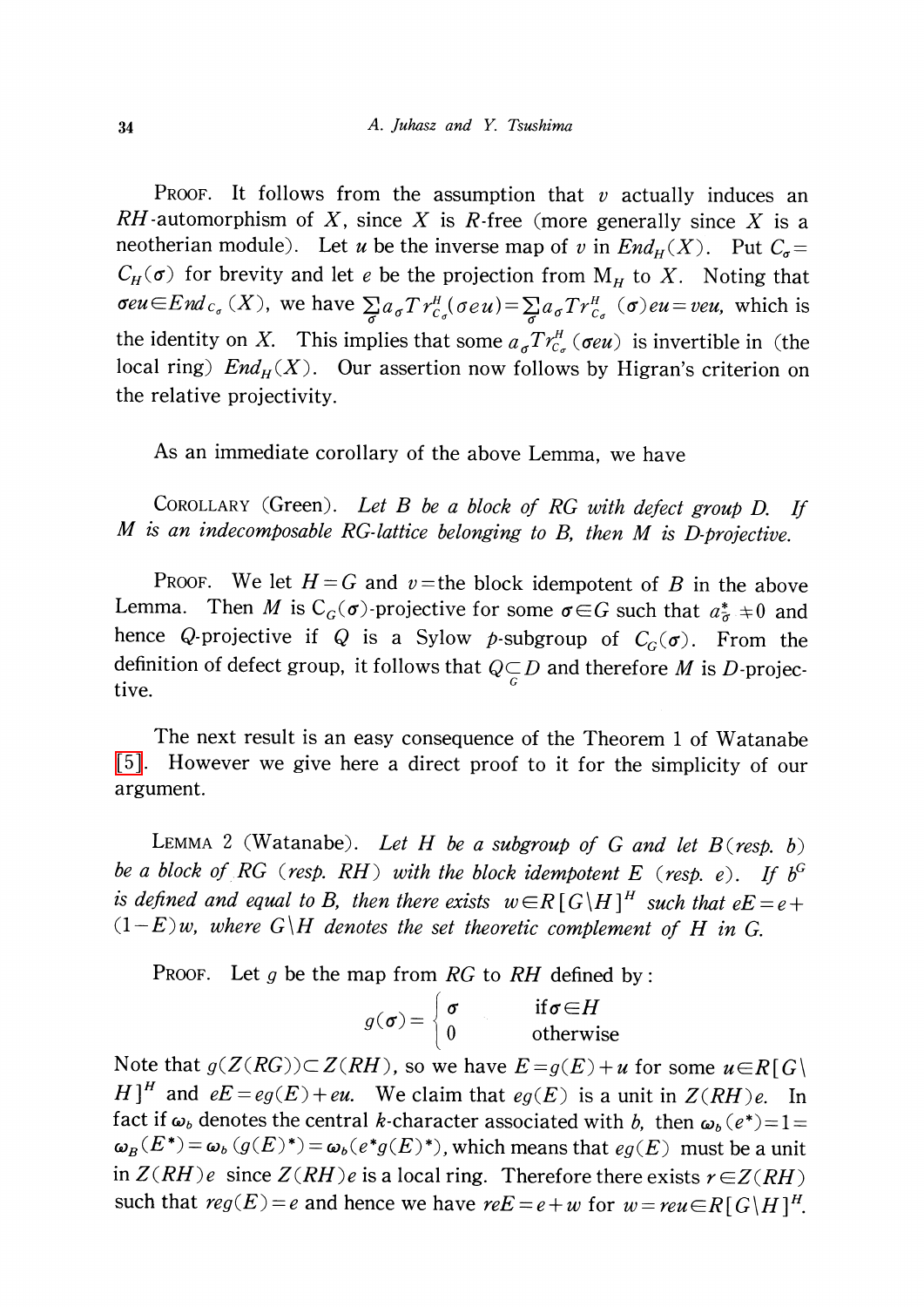Multiplying both sides by E, we get  $reE=eE+wE=e+w$  and thus  $eE=e+$  $(1-E)$ *w*, as required.

We close this section with the following well-known result due to Green for later convenience.

THEOREM A (Green). Let M be an RG-lattice which is Q-projective for some p-subgroup Q and  $\sigma \in G$ . Then  $\chi_{M}(\sigma)=0$  unless the p-part of  $\sigma$  is contained in some conjugate of Q.

2. By making use of the results in the preceeding section, we first prove

THEOREM B (Brauer's second main theorem). Let  $\sigma$  be a p-element of G and H a subgroup of G such that  $H\supset C_{G}(\sigma)$ . Let M be an RG-lattice belonging to a block B of RG and  $\{ b_{i} ; 1 \leq i \leq r\}$  the set of blocks of RH such that  $b_{i}^{G}$  is defined and equal to B. Then for any p-regular element  $\tau$  of  $C_{G}$  $(\sigma)$ , we have

 $\chi_{M}(\sigma\tau)=\sum_{i}\chi_{Me_{i}}(\sigma\tau)$ , where  $e_{i}$  is the block idempotent of  $b_{i}$   $(1\leq i\leq r)$ .

PROOF. Let  $b_{1}, \cdots, b_{n}$  be all the blocks of RH with block idempotents  $e_{1}$ ,  $\ldots$ ,  $e_{n}$  respectively. Then  $\chi_{M}(\sigma\tau)=\sum_{\lambda}^{\infty}\chi_{Me_{i}}(\sigma\tau)$ , We have to show  $\chi_{Me_{j}}$  $(\sigma\tau)=0$  for  $j\geq r+1$ . Let E be the block idempotent of B. If  $\sigma$  is contained in some defect group  $\delta(b_{j})$  of  $b_{j}$ , then  $C_{G}(\delta(b_{j}))\subset C_{G}(\sigma)\subset H$ , whence it follows that  $b_{j}^{G}$  is defined. Therefore if  $b_{j}^{G}$  is not defined,  $\sigma$  is not contained in any conjugate of  $\delta(b_{j})$  and so  $\chi_{Me_{j}}(\sigma\tau)=0$  by Theorem A, since every indecomposable component of  $Me_{j}$  is  $\delta(b_{j})$  -projective. We next assume that  $b_{j}^{G}$  is defined. Let  $E_{j}$  be the block idempotent of  $b_{j}^{G}$ . Then by [Lemma](#page-1-0) 2, we have  $E_{j}e_{j}=e_{j}+(1-E_{j})w_{j}$  for some  $w_{j}\in R[G\backslash H]^{H}$ . Multiplying both sides by E, we get  $E_{e_{j}}=E(-w_{j})$ . Hence by [Lemma](#page-0-0) 1 any indecomposable component  $V$  of  $\mathit{Me}_j$  is  $C_{H}(\gamma)$  -projective for some  $\gamma\!\in\! G\backslash H\!\!$  . If  $Q$  is a sylow p-subgroup of  $C_{G}(\gamma)$ , then V is Q-projective. We claim that  $\sigma$  is not contained in any conjugate of Q. In fact if  $\sigma\in Q$ , then  $\sigma\in C_{G}(\gamma)$  and  $\gamma\in C_{G}$  $(\sigma){\subset} H,$  which is a contradiction. Therefore  $\pmb{\chi}_{V}(\sigma\tau){=}0$  by Theorem A and  $\chi_{Me_{j}}(\sigma\tau)=0$  if  $b_{j}^{G}\nightharpoonup B$ . This completes the proof of Theorem B.

By the same argument we can prove the following

THEOREM C (Nagao-Green). Let M be an indecomposable RG-lattice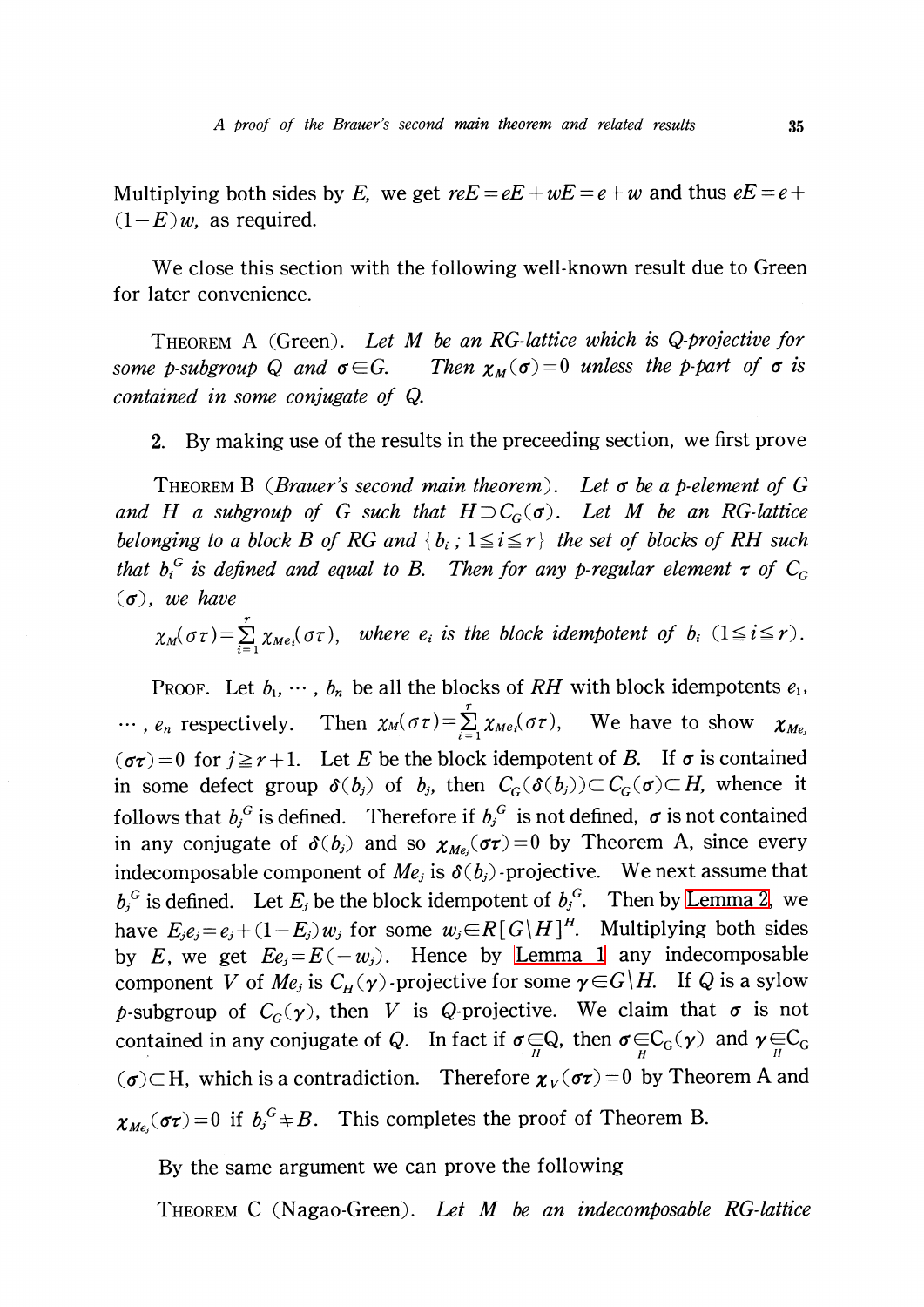belonging to a block  $B$  of  $RG$ . Let  $V$  be an indecomposable component of  $M_{H}$  with vertex P and b a block of RH to which V belongs. If  $H\supset C_{G}(P)$ , then  $b^{G}$  is defined and equal to B.

PROOF. Let E and  $e$  be the block idempotents of  $B$  and  $b$  respectively. Since  $\delta(b)\supset P$ , we have  $C_{G}(\delta(b))\subset C_{G}(P)\subset H$  and so  $b^{G}$  is defined. Let E' be the block idempotent of  $b^{G}$  and suppose that  $E' \div E$ . By [Lemma](#page-1-0) 2 we have  $eE'=e+(1-E')w$  for some  $w\in R[G\backslash H]^H$ . As in the proof of Theorem B,  $Vw=Ve=V$ . Therefore V is  $C_{H}(\sigma)$ -projective for some  $\sigma\in G$  $\Delta H$ . This means that  $P\underset{\mu}{\subset} C_{H}(\sigma)$  and hence  $\sigma\in C_{G}(P)\subset H$ , which is a contradiction. Therefore  $E' = E$  and we complete the proof of Theorem C.

3. We continue our discussion to show another application of [Lemma](#page-1-0) 2. Let f be the augumentation map  $kG\rightarrow k$ .

<span id="page-3-0"></span>LEMMA 3. Suppose that H contains  $C_{G}(Q)$  for some p-subgroup Q of H. Then we have  $f(w)=0$  for any  $w\in R[G\backslash H]^H$ .

PROOF. It suffices to show that  $f(\sigma^{H}) = 0$  unless  $\sigma \in H$ . However f  $(\sigma^{H})=[H: C_{H}(\sigma)]^{*}$ , which is non-zero only if  $C_{H}(\sigma)$  contains a Sylow p-subgroup, say P, of H. Then  $Q\underset{H}{\subset}P\subset C_{H}(\sigma)$  and thus  $\sigma\underset{H}{\in}C_{G}(Q)\subset H$ .

Let  $H$  be a subgroup of  $G$  and  $b$  a block of  $RH$ . Recall that  $b$  is called admissible if  $H\!\supset\!\mathcal C_{\!G}(\delta(b))$ . The third main theorem of Brauer states that if b is admissible, then  $b^{G}$  is principal if and only if b is so. What is characteristic of the block idempotent  $E_{0}$  of the principal block of RG is that it is the only block idempotent such that  $f(E_0^{*})\neq 0$ , as is easily seen. From this and<br>Lemma 3 one direction of Prover's third main the same full in this direct. [Lemma](#page-3-0) <sup>3</sup> one direction of Brauer's third main theorem follows immediately. In fact using the same notation as in [Lemma](#page-1-0) 2, assume that  $b$  is principal (and admissible). Then  $f(e^{*})\neq 0$ , whence it follows that  $f(E^{*})\neq 0$  by Lemmas 2 and 3. This implies that  $b^{G}$  is principal. An easy proof of the other direction which has been supposed to be rather difficult will be found in the recent paper of the first author [3].

Finally we present a module theoretical version of Lemma 2. Before doing so, we recall Alperin's definition of  $b^{G}$  ([1]). Let H be a subgroup of G and b a block of H. We set, following Alperin,  $b^{G}=B$  provided B is the unique block of G with  $b|B_{H\times H}$ . This notion coinsides with the Brauer's one if for example  $C_{G}(\delta(b))\subset H$  (Green). We hope that the following observation will have some application elsewhere, especially when module theoretical treatments are emphasized.